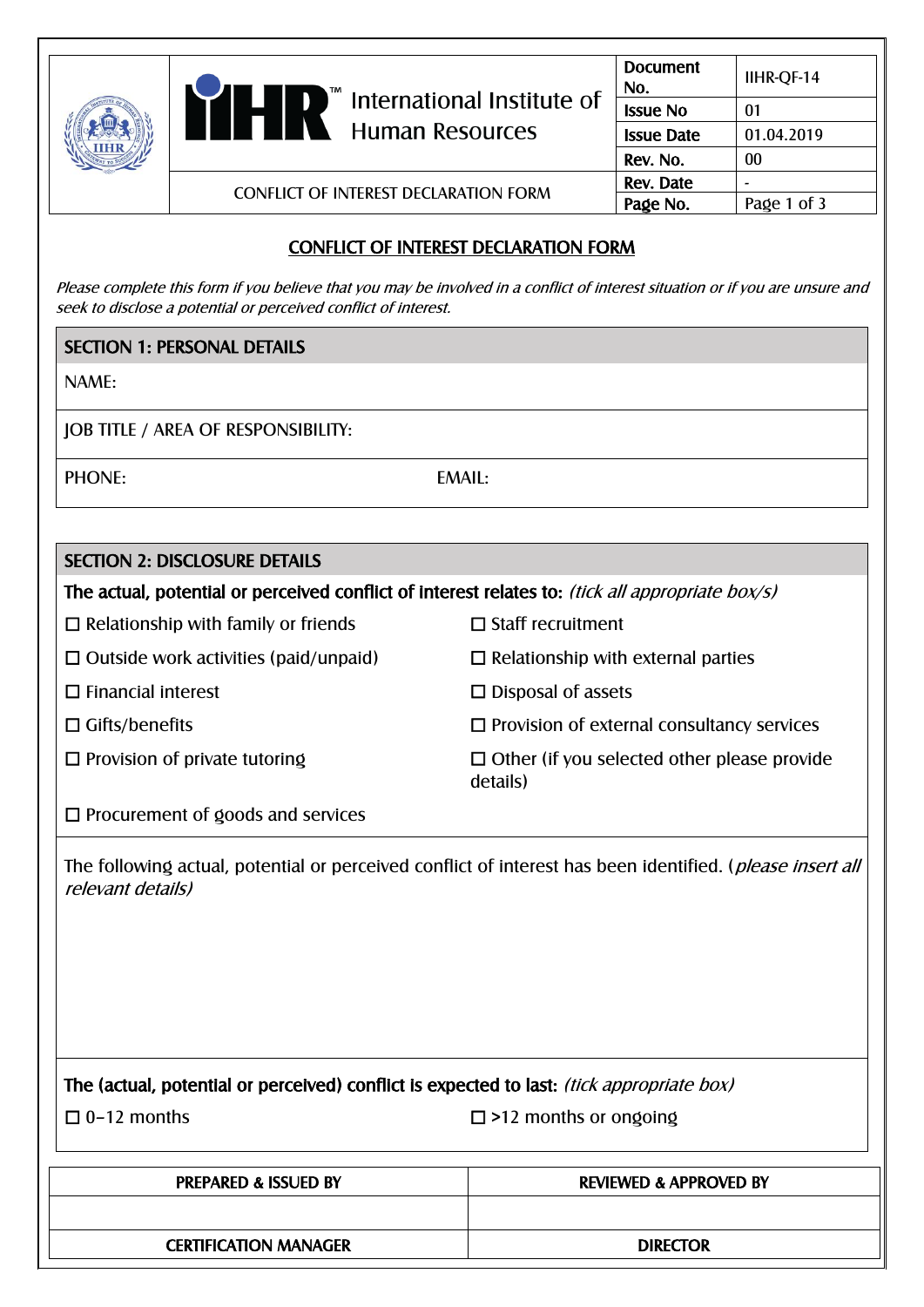|  | $\mathsf{I}$ " International Institute of<br><b>Human Resources</b> | <b>Document</b><br>No. | IIHR-QF-14  |
|--|---------------------------------------------------------------------|------------------------|-------------|
|  |                                                                     | <b>Issue No</b>        | 01          |
|  |                                                                     | <b>Issue Date</b>      | 01.04.2019  |
|  |                                                                     | Rev. No.               | 00          |
|  | <b>CONFLICT OF INTEREST DECLARATION FORM</b>                        | Rev. Date              |             |
|  |                                                                     | Page No.               | Page 2 of 3 |

## SECTION 3: TO BE COMPLETED BY THE PRINCIPAL / EMPLOYER

### In my opinion the details provided: *(tick appropriate box)*

- $\Box$  do not constitute a conflict of interest, and I authorise the employee to continue the activity (go to Section 4).
- $\Box$  do constitute an actual, potential or perceived conflict of interest (please provide a detailed action plan below).

### If the situation does constitute a conflict of interest, please ensure that the following actions have been considered:

- ensure all information surrounding the conflict has been disclosed and documented
- inform likely affected persons of the conflict, seeking their views where relevant as to whether they object
- reformulate the scope of work or restricting access to certain information
- recruit a third party to oversee part or all of the process
- recommend relinquishing the interest that is causing the conflict
- temporarily remove the person from the process or responsibilities
- monitor the person's activities closely in relation to the conflict of interest
- take no further action because the conflict is minimal.

I have reviewed the above considerations and request that the Employee takes the following action to eliminate/manage the conflict:

#### I will ensure this action plan is reviewed:

☐ Within 1 month ☐ Within 3 months ☐ Within 6 months

| <b>PREPARED &amp; ISSUED BY</b> | <b>REVIEWED &amp; APPROVED BY</b> |
|---------------------------------|-----------------------------------|
|                                 |                                   |
| <b>CERTIFICATION MANAGER</b>    | <b>DIRECTOR</b>                   |